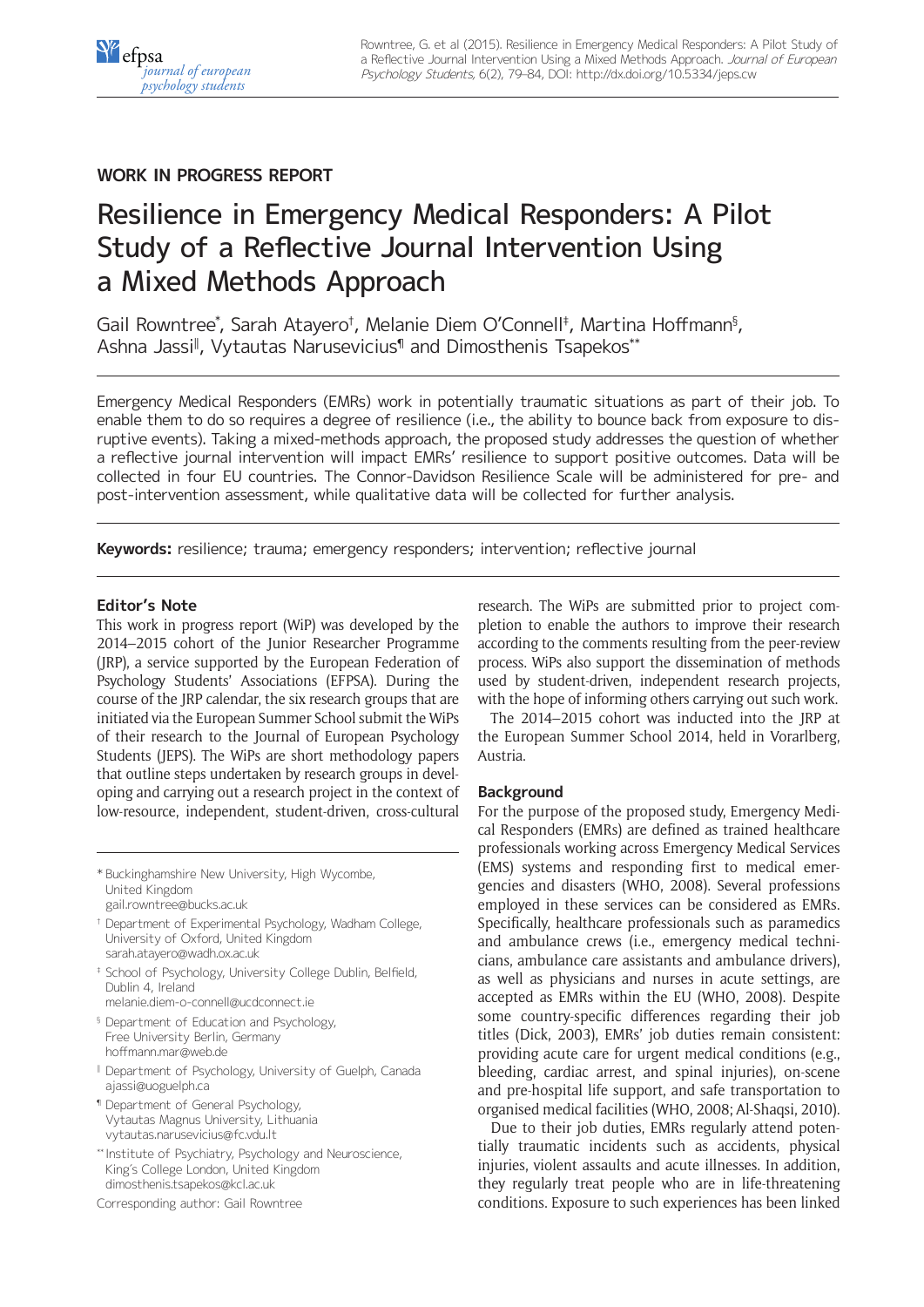to adverse psychological conditions, predominantly to post-traumatic stress disorder (PTSD; Bennet, Williams, Page, Hood, & Woollard, 2004; Kleim & Westphal, 2011; Khashaba, El-Sherif, Ibrahim, & Neatmatallah, 2014). A study by Bennett and colleagues (2004) examining the prevalence of PTSD among 617 British ambulance workers (i.e., paramedics and emergency medical technicians [EMTs]) suggested that two thirds of them were experiencing intrusive and distress-causing memories as a result of job-related content, while an average of 22% (21.8% for paramedics and 22.2% for EMTs; 95% CI 19–26) were meeting the criteria for a PTSD diagnosis (Bennett et al., 2004). These rates are significantly higher than the general population prevalence of almost 4% (Kessler, Chiu, Demler, & Walters, 2005). Yet the majority of these professionals continue to provide care and fulfil their job roles without experiencing psychological dysfunction. The question of how they cope with such difficulties remains important for ongoing studies. One component could be resilience, which is the ability to maintain healthy levels of psychological and physical functioning during exposure to events with the potential to disrupt lives significantly, and the capacity for generative experiences and positive emotions in the face of such events (Bonanno, 2004).

Luthar, Cicchetti and Becker (2000) suggest that resilience is a dynamic process of adapting positively during significant adversity. This conceptualisation is consistent with Bonanno's (2004) perception of resilience as longterm trajectory in the aftermath of trauma. Bonanno argues that theorists working in the area of adult resilience may have underestimated the significance of personal resilience in surviving and thriving from trauma. A high level of resilience predicts lower levels of psychological problems (e.g., PTSD, suicidality and depression; Green, Calhoun, Dennis, & Beckham, 2010), risk for developing substance abuse (Fadardi, Azad, & Nemati, 2010) and psychological vulnerability (Abolghasemi, Rajabi, Sheikhi, Kiamarsi, & Sadrolmamaleki, 2013). In addition, it increases the possibility of posttraumatic growth (Vaillant, 2000). Masten (2001) purports that resilience is not necessarily a positive outcome for life, but rather a positive outcome despite adversity and trauma. Previous research suggests that resilience oriented interventions can facilitate the adjustment of healthcare workers to potentially traumatic events, especially if they feel supported through their social support networks (Rowntree, 2015), and that this may increase the potential for what Masten views as a positive outcome for the work the EMRs undertake.

This offers the potential for evidence of both resilience and posttraumatic growth through an increase in selfawareness, mental strength and a supportive network (Haidt, 2006). Additionally, Vaillant (2000) suggests that any individual faced with a potentially traumatic event has the opportunity to make changes to how they might respond in future. Aldwin and Levenson (2004) found related results from reviewing small and brief exposure to stressors that allowed for the development of a type of "stress inoculation" (p. 20) and concluded that exposure to minor stressors on a regular basis may form a higher degree of resilience and potentially growth.

In a similar study to the proposed research, Aiello et al. (2011) found a significant increase in the percentage of health workers who felt able to cope with an anticipated influenza pandemic after five months of resilience training. The employed intervention by Aiello et al. focused on effective coping by making implicit coping strategies explicit. The proposed study adopts the rationale that externalising implicit coping strategies can be resilience enhancing through the use of a reflective journal intervention.

Meaning-making often forms a crucial factor in treatment interventions for those recovering from traumatic and stressful experiences (Foy, Eriksson, & Trice, 2001) and can be developed through self-reflection. Self-reflection is the ability to consider our own thoughts, memories, feelings and actions and turn attention inwards (Philippi & Koenigs, 2014). Therefore, reflective journal interventions may be beneficial in raising EMRs' resilience by enhancing meaning-making and reflectivity of coping strategies, which are important factors in recovering from trauma.

The impact of reflective journal interventions on resilience remains largely unknown. However, reflective journaling, or written self-disclosure, about traumatic events is consistently shown to significantly improve both mental and physical health (Esterling, L'Abate, Murray, & Pennebaker, 1999). In particular, journaling which facilitates both cognitive and emotional processing of stressful events may improve well-being more than other forms of journaling (Ullrich & Lutgendorf, 2002). This may be to due to an increase in 'meaning-making', or changing the meaning of a stressful event by drawing on values, beliefs and goals (Park & Folkman, 1997; Folkman & Moskowitz, 2004).

The proposed pilot study aims to evaluate the impact of a reflective journal intervention aimed at raising selfawareness and reflectivity of the variety of coping skills used by EMRs'. Using the Connor-Davidson Resilience Scale (CD-RISC; Connor & Davidson, 2003) for an initial baseline evaluation of resilience on both an experimental and a control group, the primary research question is whether a reflective journal intervention has an impact on the resilience level of the experimental group. Differences are anticipated between the experimental group's resilience scores before and after the intervention, and also between post-intervention scores of the experimental and the control group.

## **Methods**

#### **Participants**

Participants will be EMRs over the age of 18 who are currently employed in medical services within the EU. The study will collect data in Germany, Lithuania, Ireland and the UK. Participants will be recruited via personal contacts and social media, or relevant organisations (e.g., hospitals and other healthcare services). The sample size was estimated through a power analysis. The calculation was based on data (i.e., sample, mean score and standard deviation) from the original validation of CD-RISC in populations also exposed to potentially traumatic incidents (Connor & Davidson, 2014, Table 7a & 8a). A small-tomedium expected effect size was set, based on previous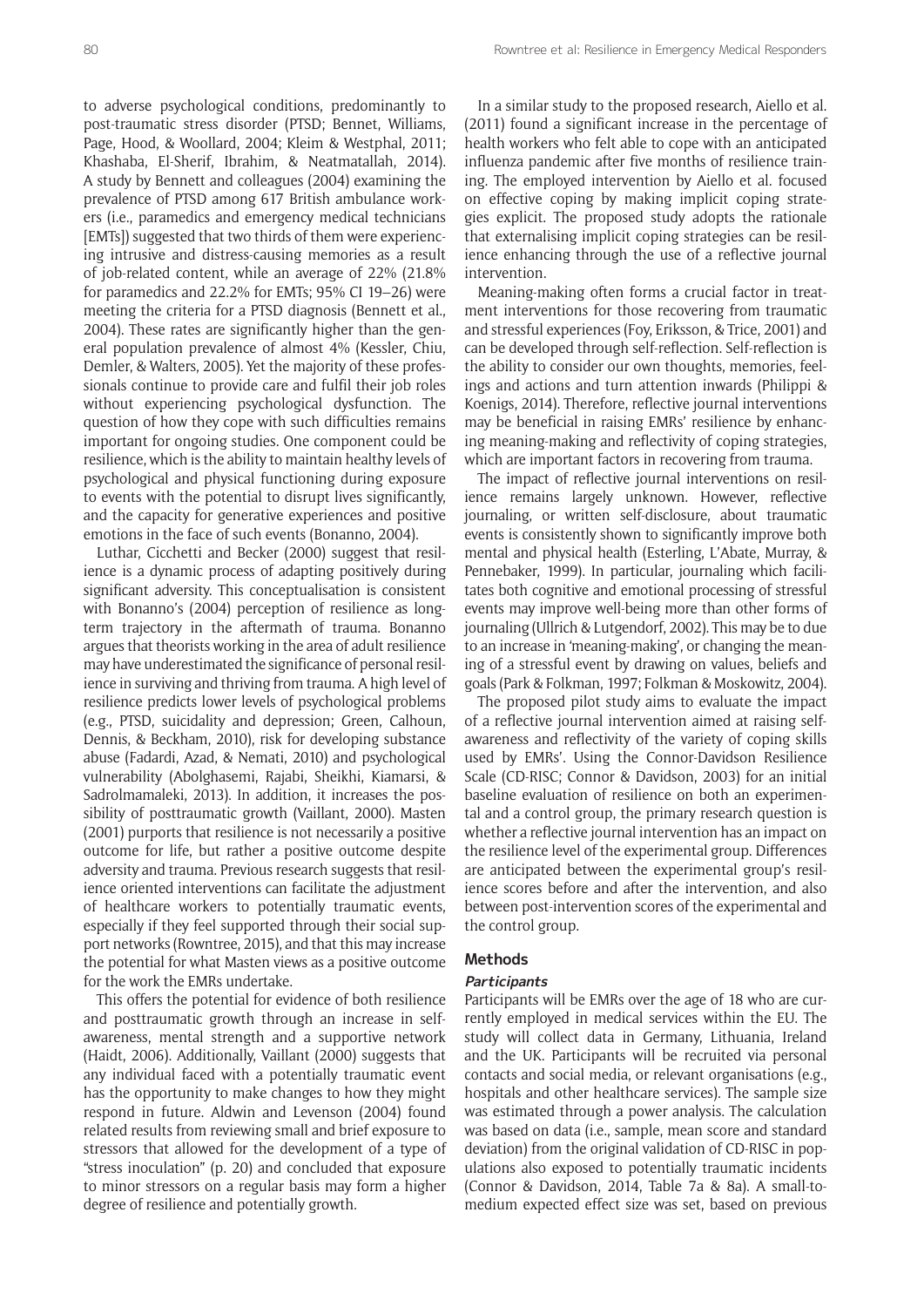studies using the same scale to evaluate a resilience intervention (Connor & Davidson, 2014, Table 11a) and on the consideration that a previously untested intervention is being evaluated. Accordingly, a sample of 45 to 60 participants per group is needed for sufficient power to test the reflective journal intervention's effect. Considering the issue of non-adherence to the intervention, participants will be recruited in both groups for as long as necessary to achieve a sufficient sample size. Such an approach seems suitable since the proposed study will not conduct an intention-to-treat analysis.

## **Materials**

In this study, CD-RISC was chosen as it was already validated in all three required languages (i.e., English, German and Lithuanian) by the authors (Connor & Davidson, 2014). The CD-RISC contains 25 items from five factors each rated on a 5-point Likert scale from 0 (*not true at all*) to 4 (*true nearly all the time*), with a score range of 0 to 100. The five factors are: personal competence, high standards and tenacity; trust in one's instincts, tolerance of negative affect and strengthening effects of stress; positive acceptance of change and secure relationships; control; and finally, spiritual influences. The total of all items will be summed and subscales will not be investigated, as recommended by the authors (Connor & Davidson, 2014). Previous research investigated the reliability of the scale which ranged from *r* = .70 to *r* = .90 (Connor & Davidson, 2003; Khoshouei, 2009; Baek, Lee, Joo, Lee, & Choi, 2010), while Cronbach's Alpha was  $\alpha$  = .89 (Connor & Davidson, 2003).

A questionnaire will be used to assess various sociodemographic and work-related variables (e.g. age, gender, current occupation, years of experience). In addition, questions about social support, substance use and exposure to potentially traumatic events and life stress are included to control for potential confounds and differences between the groups. The use of a secure platform (Qualtrics) will allow participants to have a personal account to ensure anonymity and protection of the data. The key consideration here was the desire to allow participants to review their entries throughout the process so that they feel in control of how, when and what they offer the study.

#### **Intervention**

The intervention will consist of a templated reflective journal. This will be available to the experimental group for six weeks after completion of the first questionnaire. The reflective journal invites participants to reflect upon their daily experiences and their own coping skills. The key components of the templated journal mirror the five factors of the CD-RISC questionnaire. The names of the factors, however, were adapted to ensure a better understanding for the participants. Examples of the key components include dealing with pressure and social support. Each key component consists of a short description and questions to help participants to reflect upon the respective topic (see **Appendix 1** for the template of the reflective journal).

#### **Procedure**

The questionnaire and reflective journal intervention will be hosted online. Volunteer participants will be randomly assigned to the experimental or the control group by use of a sequential selection process based on surname. Under specific instructions, both groups will initially complete the CD-RISC within a stated one week period. The experimental group will then be contacted and given access to the reflective journal intervention to submit regular entries for a period of six weeks. On completion of the test intervention period, both groups will complete the CD-RISC for a second time (**Figure 1**). Emails will be sent regularly to the participants during the time of the intervention to motivate them, thus aiming to reduce attrition.

## **Design**

To investigate the research questions, the study will adopt a mixed methods approach, combining an experimental, questionnaire-based design with repeated measures of resilience (**Figure 1**) and a thematic approach



**Figure 1:** Structure of group and testing design. R = Resilience Measurement.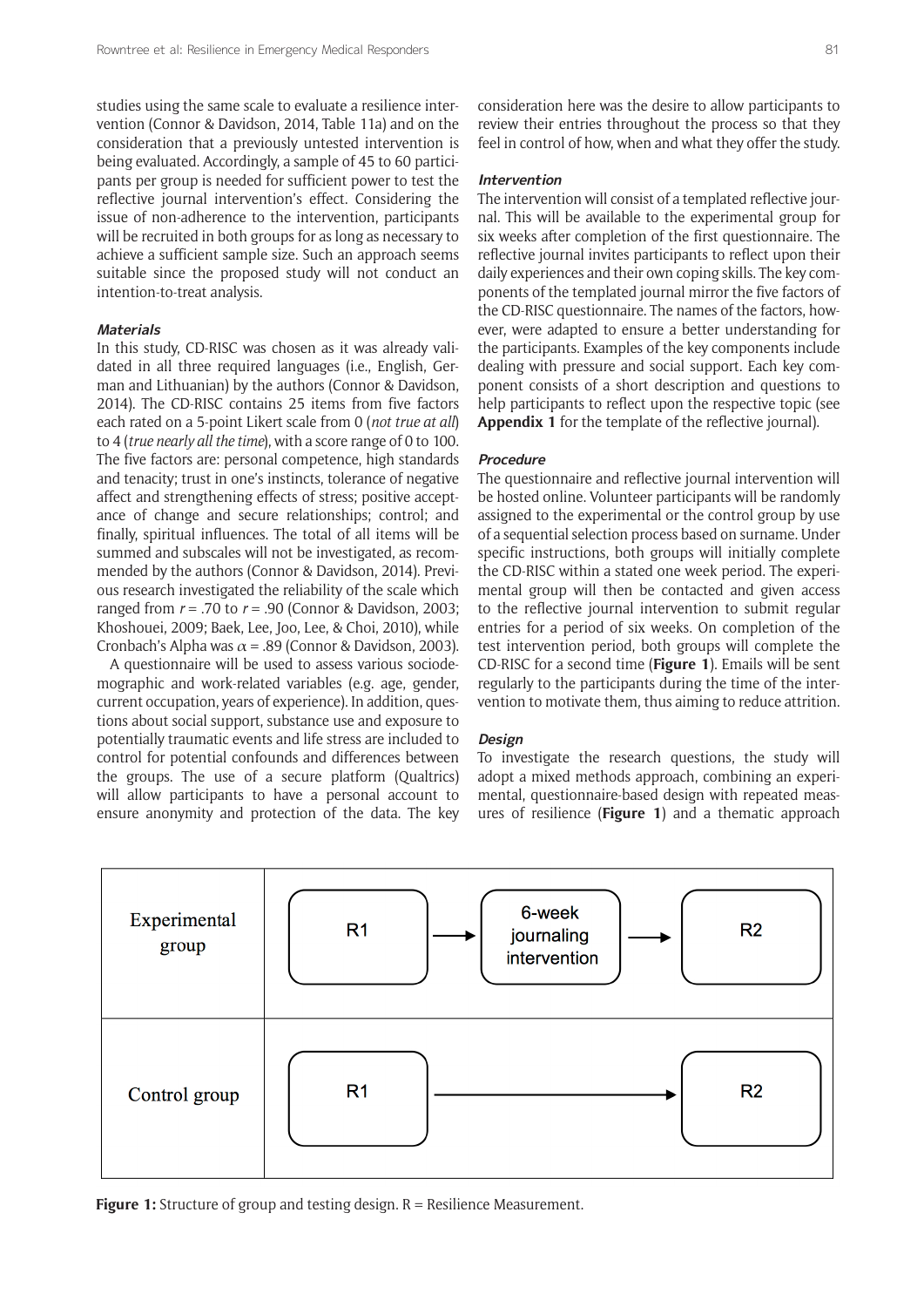to the reflective journal entries. This design allows both between- and within-groups comparisons, as well as additional understanding from the more personal reflective journal entries.

## **Data Analysis**

**Quantitative.** The analysis will be conducted on the basis of combined data from the entire sample. Independent samples *t-*tests will be employed to test differences in CD-RISC scores between the experimental and the control group, both at the baseline measurement (R1) and after the intervention (R2). For within-groups comparisons of resilience, repeated measures analysis of variance (rANOVA) will be used. Resilience levels will take into account potential variations of sociodemographic features within and among groups. Effect sizes will be calculated for confirmation of any statistical differences.

**Qualitative.** Thematic analysis will be conducted on the reflective journal intervention entries. The analysis of entries will provide insight into participants' daily coping mechanisms. Thematic analysis allows for the identification of emergent themes in the data (i.e., the reflective journal intervention entries). This will enhance understanding of the coping mechanisms and the potential impact of the journal intervention for adaptive assimilation of experiences for the sample group.

#### **Ethics**

Ethical approval for the proposed study has been sought from a British university. Ethical considerations included how the sample group would be recruited and how ongoing support can be offered during the study. Information about the study will be given to all participants and written consent will be gained prior to participation. A debriefing will follow completion of the study. This will include information about how the data will be used by the study team and in subsequent publications.

#### **Practical Considerations**

Several practical issues need to be considered, many of which are common to transnational research. One of the primary issues concerns the translation of materials used in the study, as it will be conducted in different languages. The CD-RISC is already fully validated by the authors and available in all three languages of the target countries. The translations of the CD-RISC questionnaire are fully certified at the required standard for academic studies. However, other materials such as instructions for the participants and the reflective journal intervention will need to be translated for the non-English speaking countries. In addition, any qualitative data collected from a non-English speaking country will need to be translated. All translations, transcriptions and qualitative analysis will be reviewed by native speakers (i.e., academics and translators) to ensure accuracy and reliability. These translators will not be associated with the study or the participants. In the case of any disagreement, a local notary will be used for verification and certified accuracy. A practical issue unique to the proposed study is the creation and use of a new reflective journal intervention based on current resilience literature. The factors identified as affecting resilience in the proposed study are not an exhaustive list of variables that could enhance resilience. This poses two problems. First, because the reflective journal intervention is based on factors highlighted in the CD-RISC scale, the effects of other factors affecting resilience will not be accounted for. Second, it may be difficult to identify any uncontrolled variables that do affect participants' resilience levels. An additional issue to consider is the technical ability of participants to use Qualtrics to access their previous entries into the online reflective journal intervention.

## **Current Status of the Project**

At the time of writing, the group is focused on finalising both the content and structure of the reflective journal intervention. Emphasis is being placed on providing a platform that is anonymous, easy to use and secure in order for participants to feel comfortable when completing the intervention. Participant recruitment is currently taking place both through direct contact with organisations and social networking sites. The final stage is the collection and analysis of quantitative and qualitative data, which will take place between March and June 2015.

#### **Prospective Discussion**

Potential limitations of the proposed study include a small sample size and variation in results due to cultural differences within the sample. Recommendations drawn from study results will be provided to EMRs' occupational management. In addition, the results may inspire further research into the potential use of reflective journal interventions in relation to resilience. Finally, in contrast with previous reflective journal intervention designs that applied CD-RISC (Connor & Davidson, 2003), the proposed design is the first to evaluate an online reflective journal intervention based entirely on the domains of the questionnaire and in templated form (Connor & Davidson, 2014).

#### **Competing Interests**

The authors declare that they have no competing interests in publishing this article.

#### **Appendix: Template of the Reflective Journal**

*Personal competence* **–** This refers to setting own standards at work and trying constantly to meet them

Example questions to help you write about this topic:

- 1. What difficulties or challenges did you face since your last entry? What personal skills or abilities did you use to overcome those difficulties?
- 2. What part of your job did you do well over the last days?
- 3. What did you achieve at work over the last days?

*Dealing with pressure* **–** The strategies you use to cope with the pressure and stress at work

Example questions to help you write about this topic:

- 1. Did you feel some unpleasant or painful feelings at work like sadness, fear, or anger since your last entry? How did you handle those feelings?
- 2. How did you cope with stress over the last working days?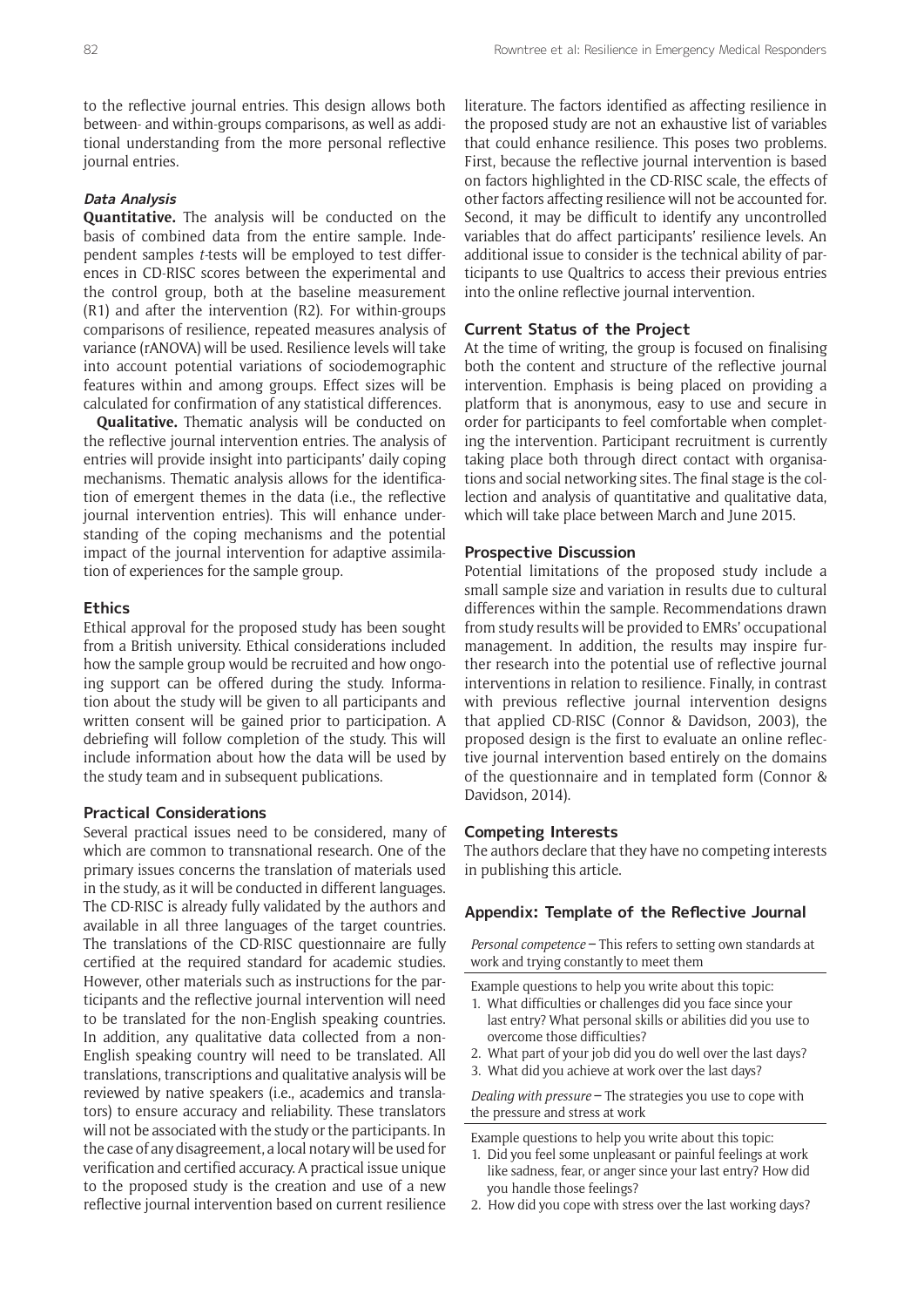3. Did anything funny happen at work since your last entry? Was it helpful to deal with pressure or stress?

*Adapting to change* **–** Accepting change as a positive part of your work rather than as a negative part of your work

- Example questions to help you write about this topic:
- 1. How do you feel that your working day is never the same two days running?
- 2. How did you cope with changes imposed on you during your working day in the last days?
- 3. What changes happened over your last working days? How do you feel about them?

*Social support* **–** Having support from your social network (e.g., family, friends, colleagues)

Example questions to help you write about this topic:

- 1. Do you feel that you had enough social support since your last entry?
- 2. Would you like to have more support? If yes, what kind of support do you wish/ what would be helpful?
- 3. Do you feel that the support you got over your last working days was helpful in reducing any stress you experienced at work?

*Control* **–** How much control you would like to have at work and how you feel when you may not have as much control as you would wish

Example questions to help you write about this topic:

- 1. Were there any situations at work since your last entry
- when you felt that you are losing control of the situation?
- 2. What did you do to keep in control of these situations? 3. How did you feel when you had less control at work?

*Making meaning* **–** Finding the meaning of your experiences at work. This can relate to your spiritual or religious influences

Example questions to help you write about this topic:

- 1. Did you have the feeling that things happen for a reason? 2. Did you have any spiritual or religious feelings or experi-
- ences since your last entry? If yes, please describe them. 3. Did they help you with your experiences at work over the last days?
- 4. Do you feel that your spirituality helped you cope in work in any way? If so, how?

#### **References**

- **Abolghasemi, A., Rajabi, S., Sheikhi, M., Kiamarsi, A.,** & **Sadrolmamaleki, V.** (2013). Comparison of resilience, positive/negative affect, and psychological vulnerability between Iranian infertile and fertile men. *Iranian Journal of Psychiatry and Behavioral Sciences, 7*(1), 9.
- **Aiello, A., Savage, D., Raja, S., Khayeri, M. Y., Schulman, R. B., Moore, A., . . . Schulman, R. B.** (2011). Resilience training for hospital workers in anticipation of an influenza pandemic. *Journal of Continuing Education in the Health Professions, 31*(1), 15–20. DOI: <http://dx.doi.org/10.1002/chp.20096>
- **Aldwin, C.,** & **Levenson, M.** (2004). Posttraumatic Growth: A Developmental Perspective. *Psychological Inquiry, 15*(1), 19–22.
- **Al-Shaqsi, S.** (2010). Models of international emergency medical service (EMS) systems. *Oman medical journal*, *25*(4), 320. DOI: [http://dx.doi.org/10.5001/omj.2010.92](http://dx.doi.org/10.5001/omj.2010.92 )
- **Baek, H. S., Lee, K. U., Joo, E. J., Lee, M. Y.,** & **Choi, K. S.** (2010). Reliability and validity of the Korean version of the Connor-Davidson Resilience Scale. *Psychiatry investigation, 7*(2), 109–115. DOI: [http://dx.doi.](http://dx.doi.org/10.4306/pi.2010.7.2.109) [org/10.4306/pi.2010.7.2.109](http://dx.doi.org/10.4306/pi.2010.7.2.109)
- **Bennett, P., Williams, Y., Page, N., Hood, K.,** & **Woollard, M.** (2004). Levels of mental health problems among UK emergency ambulance workers. *Emergency Medicine Journal*, *21*(2), 235–236. DOI: [http://](http://dx.doi.org/10.1136/emj.2003.005645) [dx.doi.org/10.1136/emj.2003.005645](http://dx.doi.org/10.1136/emj.2003.005645)
- **Bonanno, G. A.** (2004). Loss, trauma, and human resilience: Have we underestimated the human capacity to thrive after extremely adverse events? *American Psychologist, 59,* 20–28. DOI: [http://dx.doi.](http://dx.doi.org/10.1037/0003-066X.59.1.20) [org/10.1037/0003-066X.59.1.20](http://dx.doi.org/10.1037/0003-066X.59.1.20)
- **Connor, K. M.,** & **Davidson, J. R.** (2003). Development of a new resilience scale: The Connor-Davidson Resilience Scale (CD-RISC). *Depression & Anxiety (1091–4269), 18*(2), 76. DOI: <http://dx.doi.org/10.1002/da.10113>
- **Connor, K. M.,** & **Davidson, J. R.** (2014). *Connor-Davidson Resilience Scale: User guide.* Retrieved from [http://](http://www.cd-risc.com/cd-risc/userguide.shtml) [www.cd-risc.com/cd-risc/userguide.shtml](http://www.cd-risc.com/cd-risc/userguide.shtml)
- **Dick, W. F.** (2003). Anglo-American vs. Franco-German emergency medical services system. *Prehospital and disaster medicine*, *18*(1), 29–37. DOI: [http://dx.doi.](http://dx.doi.org/10.1017/S1049023X00000650) [org/10.1017/S1049023X00000650](http://dx.doi.org/10.1017/S1049023X00000650)
- **Esterling, B. A., L'Abate, L., Murray, E. J.,** & **Pennebaker, J. W.** (1999). Empirical foundations for writing in prevention and psychotherapy: Mental and physical health outcomes. *Clinical Psychology Review, 19*(1), 79–96. DOI: [http://dx.doi.org/10.1016/S0272-](http://dx.doi.org/10.1016/S0272-7358(98)00015-4) [7358\(98\)00015-4](http://dx.doi.org/10.1016/S0272-7358(98)00015-4)
- **Fadardi, J. S., Azad, H.,** & **Nemati, A.** (2010). The relationship between resilience, motivational structure, and substance use. *Procedia-Social and Behavioral Sciences, 5*, 1956–1960. DOI: [http://dx.doi.](http://dx.doi.org/10.1016/j.sbspro.2010.07.395) [org/10.1016/j.sbspro.2010.07.395](http://dx.doi.org/10.1016/j.sbspro.2010.07.395)
- **Folkman, S.,** & **Moskowitz, J. T.** (2004). Coping: Pitfalls and promise. *Annual Review of Psychology, 55*(1), 745–774. DOI: [http://dx.doi.org/10.1146/annurev.](http://dx.doi.org/10.1146/annurev.psych.55.090902.141456) [psych.55.090902.141456](http://dx.doi.org/10.1146/annurev.psych.55.090902.141456)
- **Foy, D. W., Eriksson, C. B.,** & **Trice, G. A.** (2001). Introduction to group interventions for trauma survivors. *Group Dynamics, 5*(4), 246–251. DOI: [http://dx.doi.](http://dx.doi.org/10.1037/1089-2699.5.4.246) [org/10.1037/1089-2699.5.4.246](http://dx.doi.org/10.1037/1089-2699.5.4.246)
- **Green, K. T., Calhoun, P. S., Dennis, M. F.,** & **Beckham, J. C.** (2010). Exploration of the resilience construct in posttraumatic stress disorder severity and functional correlates in military combat veterans who have served since September 11, 2001. *The Journal of clinical psychiatry, 71*(7), 823–830. DOI: [http://dx.doi.](http://dx.doi.org/10.4088/JCP.09m05780blu) [org/10.4088/JCP.09m05780blu](http://dx.doi.org/10.4088/JCP.09m05780blu)
- **Haidt, J.** (2006). *The happiness hypothesis : Putting ancient wisdom and philosophy to the test of modern science*. London: Arrow.
- **Kessler, R. C., Chiu, W. T., Demler, O.,** & **Walters, E. E.** (2005). Prevalence, severity, and comorbidity of 12-month DSM-IV disorders in the National Comorbidity Survey Replication. *Archives of general psychiatry*, *62*(6), 617– 627. DOI:<http://dx.doi.org/10.1001/archpsyc.62.6.617>